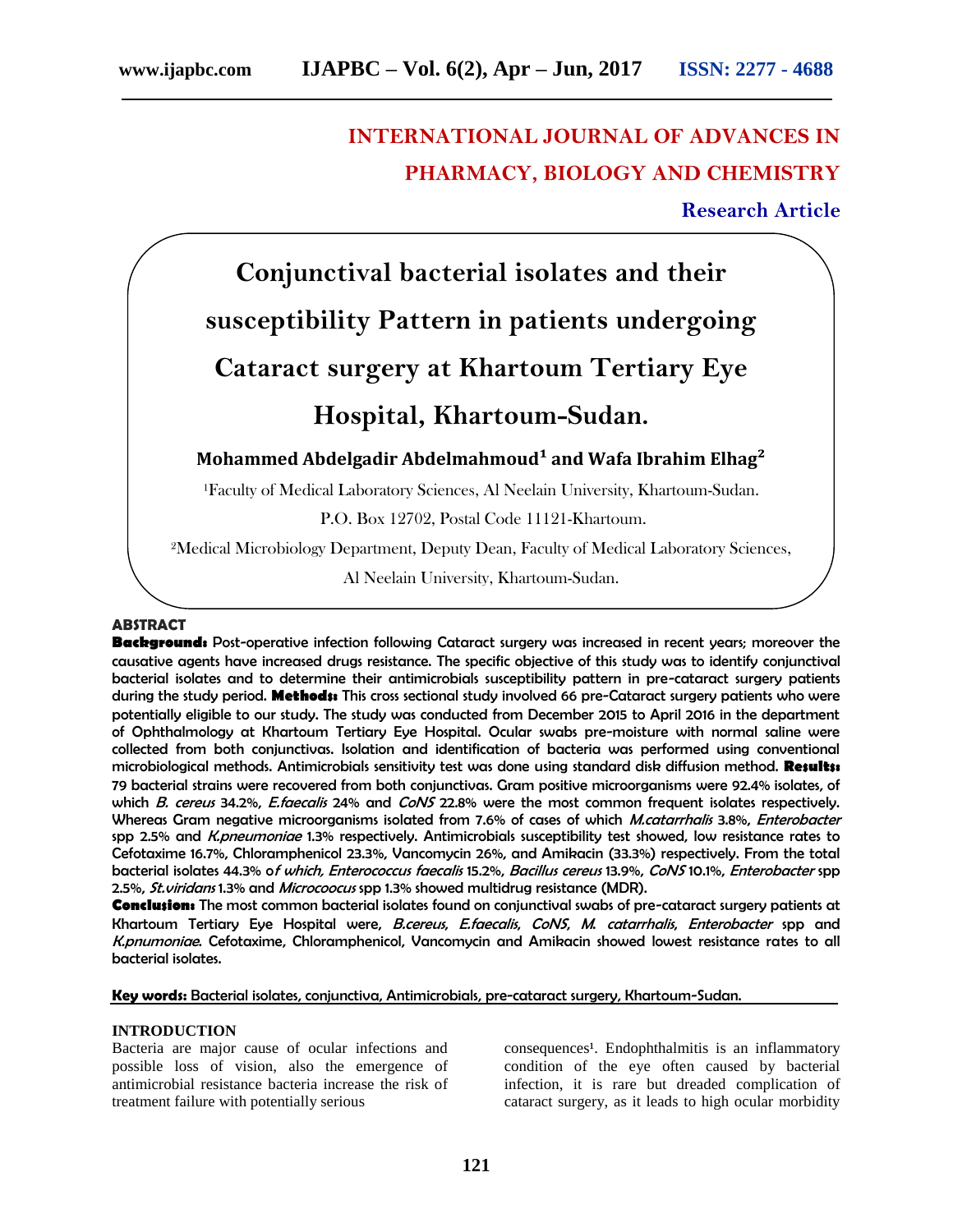and visual loss even with antibiotic treatment². Most bacteria responsible for post-operative ocular infection are part of the normal microbial flora of the conjunctiva and eyelids of the patients. Also, instruments or intraocular lenses may become contaminated if they touch the ocular surface². Gram positive organisms are identified in about seventy percent of culture proved cases of Endophthalmitis<sup>3</sup>. Studies suggested that *Staphylococcus epidermidis* was the most commonly isolated organism, responsible for about forty percent of cases. *Staphylococcus aureus* is identified in approximately twenty percent of cases, while Gram negative organisms are implicated in sixteen percen<sup>3</sup>. DNA studies in *Staphylococcus epidermidis* endophthalmitis suggested that the commonest source of infection was the patient's own flora, organisms may be carried into the eye as surface fluid refluxes through the wound during surgery<sup>3</sup>. Despite this evidence it is accepted that routine pre-operative conjunctival swabs do not have a role in preoperative preparation. Inconstantly, in the same studies there was little in cases of delayed acute postoperative endophthalmitis, microorganisms be gained from conjunctival swabs, pre-operatively<sup>3</sup>. There appears to be variability in the isolation of potential pathogens using daily swabs such as *Staphylococcus aureus* was isolated from over twenty percent of lid margin samples despite previously negative culture, however the act of taking a swab itself modify lid flora<sup>3</sup>. The type and pattern of organisms that cause ocular infections changes overtime. Moreover, the causative agents have developed increased drug resistance<sup>4</sup>.In culture dependent studies, over fifty percent of swabs from the conjunctiva showed growth of skin-like bacteria mostly *coagulasenegative staphylococci*, *Propionibacterium*, and *Corynebacterium*<sup>5</sup>. Consistently, evidence suggested that transplantation of microbiota between body sites changes bacterial population structure only temporarily, as in other body sites, the ocular microbiota is expected to play a defensive role against colonization of pathogens in the eye<sup>5</sup>. Previous studies have suggested that the commensal of microbiota of ocular surface could interact with the host in immune system to suppress microbial pathogenicity, despite being important in ophthalmology, the eye microbiome has been largely neglected, and its functions remain unknown<sup>5</sup>. *Bacillus cereus* and other *Bacillus* spp, a group of Gram positive spore forming bacilli were the most frequently isolated organisms from Endophthalmitis resulting from traumatic injury<sup>6</sup>. The onset of symptoms is sudden, and the course is fulminant, release of necrotizing enzymes can result in loss of

the eye within 48 hours. However, *B. cereus* eye infections were the most common type of nongastrointestinal infection caused by this organism; these include Endophthalmitis, panophthalmitis and keratitis with abscess formation<sup>6</sup>. Use of prophylactic antibiotics in cataract surgery reduce the number of organisms in the conjunctiva and eyelids and thus reduce the risk of post-operative infection<sup>7</sup>.Trends of bacterial resistance have been shown to increase among commonly used antibiotics, however the trend is variable to topical flouroquinolones, a group of broad spectrum bactericidal agent most frequently used as pre-and post-operative prophylaxis for ocular surgeries<sup>7</sup>. In recent years there has been significant public and professional concern regarding the use of chloramphenicol eye drops because of the associated risk of bone marrow Aplasia<sup>7</sup>. Furthermore, there was no enough relevant data in Sudan. This study aimed to identify Conjunctival bacterial isolates and to determine their Antimicrobials susceptibility pattern in pre-cataract patients submitted to surgery.

## **METHODS**

# **Study design and sampling process:**

This descriptive cross-sectional study design was conducted from December 2015 to April 2016 in the Department of Ophthalmology at Khartoum Tertiary Eye Hospital-Central Khartoum, Khartoum-Sudan. The study involved sixty six pre-cataract surgery patients more than eighteen years old, any subject who doesn't mate inclusion criteria were excluded from study, (Figure 1).

#### **Study clearance and ethical consideration:**

A permission to conduct this study was obtained from Al Neelain Ethical Committee with collaboration of Ministry of Health, Khartoum State-Sudan. A written informed consent form was obtained from study Participants confidentiality after they given them anonymous codes.

#### **Data collection and Laboratory procedures**

Demographic data was obtained using specified instructed standardized-interviewer administered face to face questionnaire. Regression analysis that revealed combination of history and clinical signs and symptoms has had been done by professional ophthalmologist using calibrated slit lamp biomicroscopy.

#### **Collection of ocular swabs:**

Dry sterile cotton swabs (GM Lab®, China) premoisture with normal saline 0.85% were used to swab sampling sites. Sites sampled included right and left conjunctivas. Samples were collected aseptically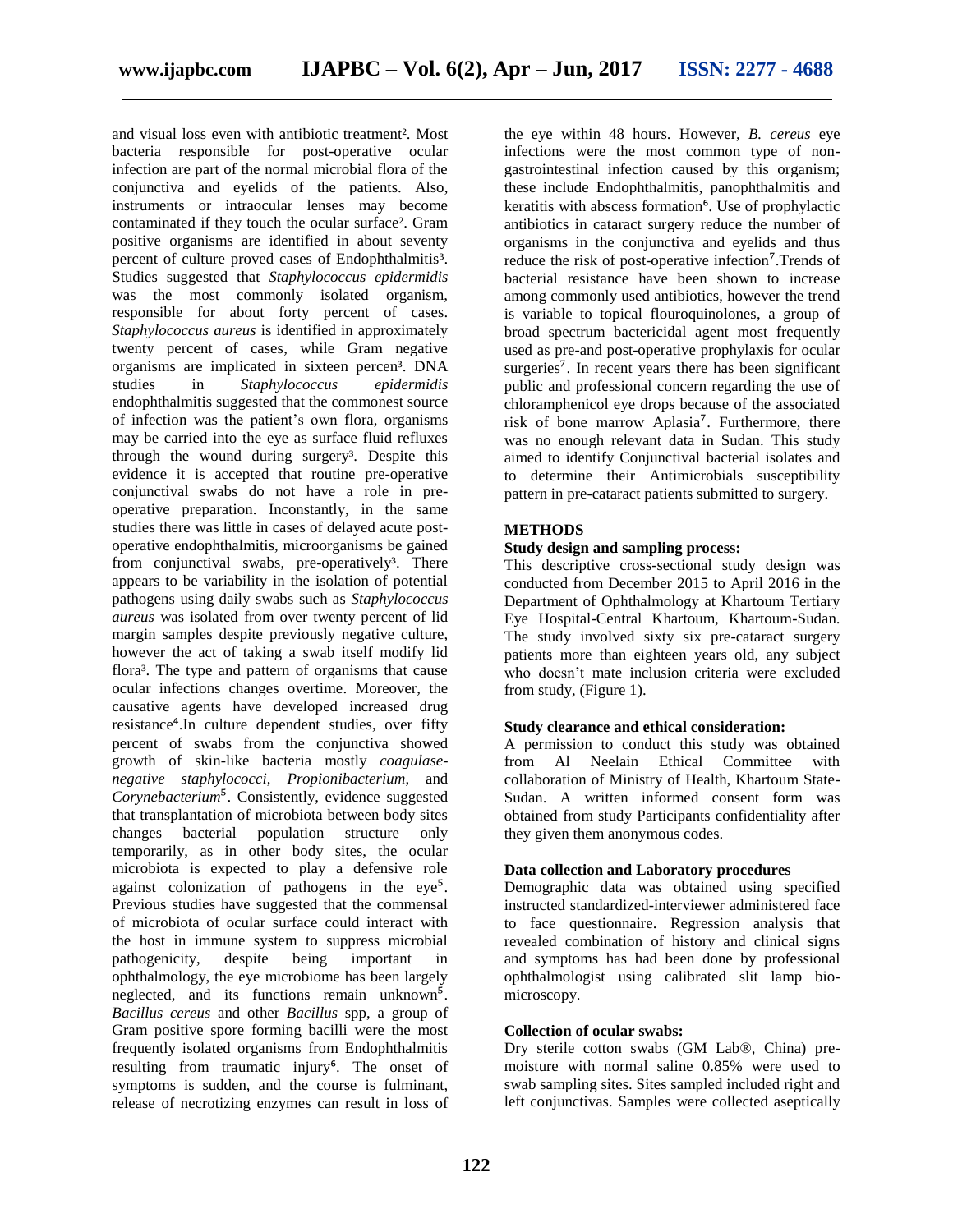from study participants without touching eyelids and eye lashes and before the application of the anesthetic, povidone iodine and the dilated eye drops. Samples were collected in the operation room under aseptic condition and then inoculated immediately aseptically into enriched medium (brain heart infusion broth with cooked meat particle (BHI-CMP) (Hi media®, India), to support the growth of aerobes and facultative anaerobic microorganisms, samples incubated overnight in ambient air at room temperature and then proceeded to reference microbiological laboratory using a standard operating procedures (SOPs) in the department of microbiology at the faculty of Veterinary Medicine, University of Khartoum, Khartoum North, Shambat-Sudan.

## **Culture and identification:**

Ocular swabs incubated overnight in brain heart infusion broth with cooked meat particles (BHI-CMP) (Hi Media®, India) , showed significant growth and then were plated into 5% sheep blood agar (SBA), chocolate agar, aerobically and anaerobically, with addition of  $5-10\%$  Co<sub>2</sub>, MacConkey agar (Hi Media®, India) aerobically ,at 37°C for 24-72 hours of incubation.

Identification of isolated bacteria was based on conventional microbiological methods, these included for Gram positive bacteria, indirect Gram stain, hemolytic activity on 5% sheep blood agar (SBA), 3% catalase reaction test , coagulase reaction (tube method), optochin disk test ,bacitracin disk test, 0.04% pencillin G disk test, novobiocin disk test, motility test, CAMP test,1% oxidase test, 40% Bile esculin hydrolysis, growth on NaCl 6.5%, and sets of sugars such as 1% of Manitol, Arginine, Raffinose Pyruvate, Arabinose, and Sorbose. For Gram negative bacteria identification was based on indirect Gram stain, colony morphology on blood agar, MacConkey agar, and reaction on triple sugar iron, hydrogen sulfide production, Indole test, motility test, citrate test, urease test, and oxidase test. $8'$ <sup>9'9'10</sup>.

#### **Antimicrobials susceptibility pattern:**

Antibiotic multi disks (Hi Media®, India) matching Clinical Laboratory Standard Institute (CLSI) breakpoints were performed to clinically isolated bacteria using a standard disk diffusion method for drug susceptibility test (DST), and were done on Muller Hinton Agar (Hi Media®, India), with 0.5 McFarland turbidity standards .The following antibiotic disks which available with varying concentrations were used for testing, Chloramphenicol (C) 30 mcg, Ceftriaxzone (CRX) 30 mcg, Vancomycin (VA) 30 mcg, Erythromycin (E) 15 mcg, Tetracycline (TE) 30 mcg, and

Clindamycin (CD) 2 mcg (Hi Media®, India) for gram positive bacterial isolates. For gram negative bacterial isolates we used, Cefotaxime (CXT) 30 mcg, Amikacin (AK) 30 mcg, Tetracycline (TE) 30 mcg, Co-trimaxzole (C), 15 mcg , Ampicillin (AMP) 10 mcg, and Cefuroxime (CXM) 30 mcg (Hi Media®, India).The Zone size Interpretative chart was based on results obtained using Mueller Hinton Agar<sup>11</sup>. Multi drug resistance (MDR) bacteria were defined as isolates which are resistance to three or more classes of drugs $^{12}$ .

## **Quality Control (QC):**

Aseptic techniques were strictly observed during samples collection, transportation, processing and storage. All reagents and kits were used according to manufacturer instruction sheet. Biological materials used include 5% sheep blood, rabbit de-fibrigenated plasma, standard strains for quality control, *Staph aureus* ATCC 25923, *Staph aureus* ATCC 43300, *Staph epidermidis* ATCC 12228, *Escherchia coli* ATCC 25922, and *Pseudomonas aeruginosa* ATCC 27853.

#### **Statistical analysis:**

Data analysis was performed using SPSS version 21 according to study objectives. Descriptive data analysis (Frequency and percentage) on subject demographics were calculated using Mean,  $SD^{13-15}$ . Patient Clinical data and frequency of Cataract surgery out-patients and operations (phacoemulsification and intraocular lens implantation) among males and females was obtained from hospital medical records during study periods (Figures 2. 3 .4).

#### **RESULTS**

## **Socio-demographic characteristics of the study participants:**

Out of 66 pre-cataract surgery patients recruited in the study, the mean age was 60 years old (range 45- 75 years) ,with an ideal weight ,Body Mass Index (BMI)=21.9 Normal (18.0-24.9),a number of (34/66,51.4%) were males. The majority of study participants (47/66, 71.2%) were lived in rural areas, with low educational level.

#### **Conjunctival bacterial isolates:**

A total of 79 bacterial strains were isolated from both conjunctivas of studied group, (73/79, 92.4%) of the isolates were belonging to Gram-positive bacteria, with higher abundances of *Bacillus cereus* (27/79, 34.2%), followed by *Enterococcus faecalis* (19/79, 24%), and *Coagulase negative Staphylococci* (CoNS) (18/79, 22.8%), while Gram negative bacteria were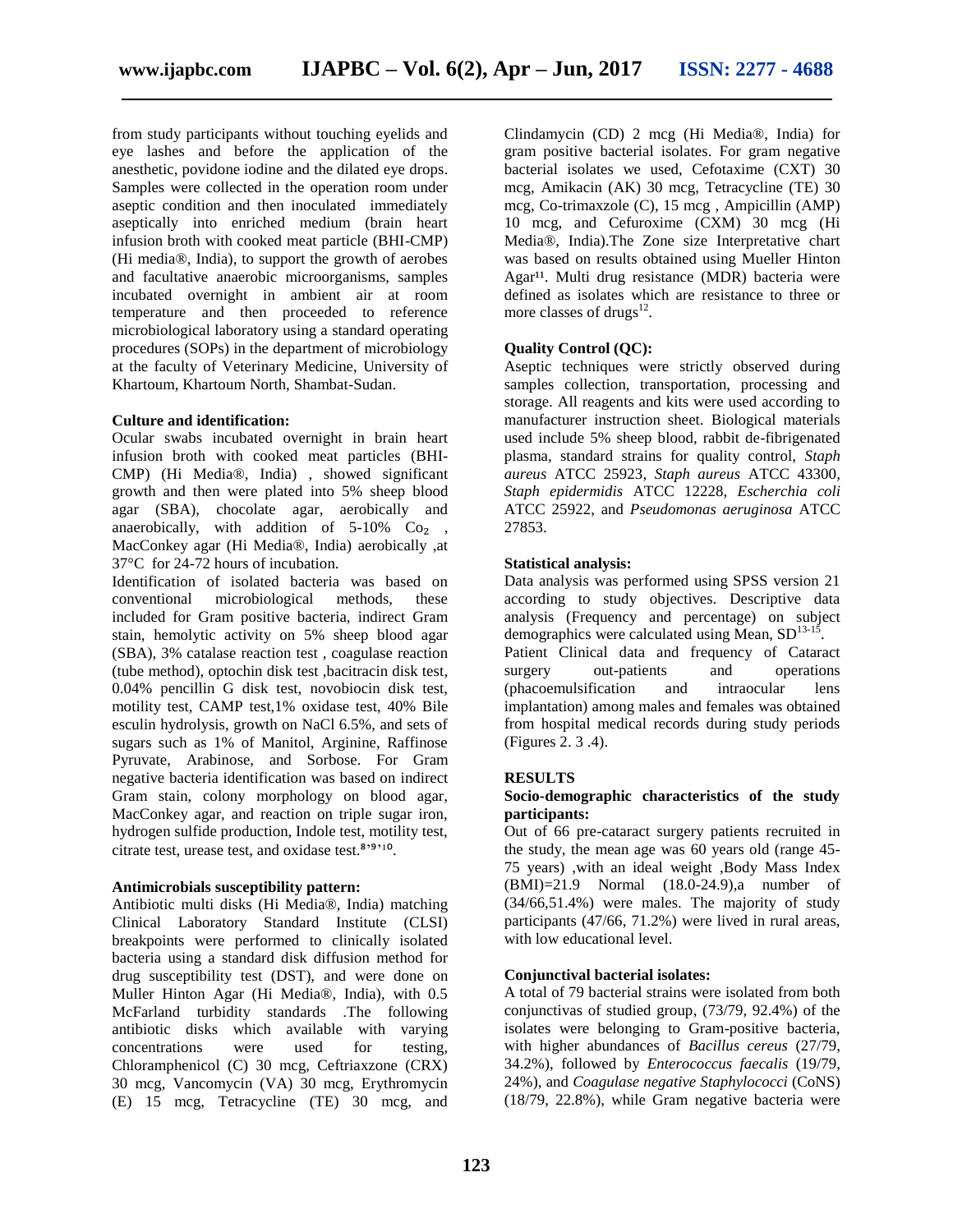(6/79, 7.6%), of which *Moraxella catarrhalis* (3/79, 3.8%), followed by *Enterobacter spp* (2/79, 2.5%), and *Klebsiella pneumoniae* (1/79, 1.3%), were the most common frequent isolates respectively, (Figure 5).

## **Susceptibility of bacterial isolates to antibiotics:**

Regarding drug susceptibility pattern of bacterial isolates, a number of 79 bacterial strains were tested for drugs susceptibility pattern, the result showed highest resistance rates of Gram-positive bacteria occurred against Erythromycin (49/73,67.1%), Clindamycin (46/7,63%),however Chloramphenicol showed the lowest resistance rates (17/73,23.3%), followed by Vancomycin (19/73,26%), Tetracycline (23/73,31.5%), and Ceftriaxzone (26/73,35.6%) respectively (Figure 6).

For Gram negative bacteria, it showed highest resistance rates against both Cefuroxime, Ampicillin 4/6(66.7%), whereas, lowest resistance rates against Cefotaxime (1/6, 16.7%), followed by Amikacin (2/6, 33.3%) respectively, (Figure 7).

Multidrug resistance isolates (MDR) (isolates showed resistance to three or more groups of antibiotics), a number of thirty five isolates  $(35/79,44.3\%)$ , *E.faecalis* (12/79,15.2%), B.cereus (11/79,13.9%), *Coagulase Negative staphylococci* (CoNS) (8/79,10.1%), *Enterobacter spp* (2/79,2.5%), St.viridans (1/79,1,3%), and *Microcoocus spp* 1/79(1.3%) showed multidrug resistance, (Figure 8).

## **DISCUSSION**

The organisms that cause ocular infection are generally exogenous. However, in certain circumstances they gain access to enter the eye and cause infection<sup>1</sup>.

In the present study different pathogens were isolated from conjunctiva of pre-cataract patients prior to surgery. Gram-positive bacteria were commonly microorganisms being isolated, with high prevalence rates (92.4%), this finding was similar to closely related study², which showed that gram positive microorganisms were 86%. Also, Ansari MR, Madani H, Ghaderi E, reported that bacteria were the most common group of causative agents of endophthalamitis, and gram positive pathogens were responsible for about 60 to 80% of acute infections<sup>16</sup>. In our study, *Bacillus cereus* being the most common isolate (34.2%), followed by *Enterococcus faecalis*(24%), and *Coagulase negative staphylococci* (CoNS) (22.8 %), this finding was different from other similar studies which showed that *Coagulase negative staphylococci* (CoNS), were the most common frequent isolates*,* followed by *Staphylococcus aureus* and *streptococcus* spp<sup>1,2,4,7,12</sup>

this may be attributed to different strains of isolated pathogens and may to different study regions, such as *B. cereus* which was inoculated to the eye with contaminated dust or dirt particles*. Enterococcus faecalis* which was found as natural inhabitant of the gastro intestinal tract of human and animals, but it can be found in our current study, constantly, in other study which was done in South Korea and Sweden, showed that *Enterococcus* species (spp) have recently emerged as a leading cause of endophthalmitis<sup>17</sup>. The authors found that *Enterococcus faecalis* was the most common causative organism, accounting for 28.4% of all culture positive post-operative cases of endophthalmitis<sup>17</sup>.Additionally, in other a prospective study, done by friling et al on Swedish patients found that *Enterococcus* spp were the leading cause of postoperative endophthalmitis<sup>18</sup>.

In contrast, Gram-negative bacteria were less than 10% of cases, this finding was consistent with other related studies<sup>1,2,4</sup>, but it was different from another studies<sup>7,12</sup>, which showed that Gram negative isolates were (20%, 25%) respectively.

The present study found high resistance rates of the Gram-positive isolates to Erythromycin (67.1%), and Clindamycin (63%), this finding was similar to other studies<sup>1,2,4,12</sup>, this may be due to prolonged use of antibiotics and common practice of self-medication in Sudan. In this study, Chloramphenicol showed low resistance rates (23.3%), this finding was different from other related study<sup>12</sup>, which showed high resistance rates to Chloramphenicol (52.7%).

In the present study, multidrug resistance (MDR) isolates were (44.3%) this finding was different from other closely related studies, which was done in Northwest Ethiopia and Egypt<sup>7,12</sup>, showed that multidrug resistance isolates (MDR), were (87.1%, 97.2%), respectively.

# **CONCLUSION**

The most commonly bacteria found on conjunctivas of the pre-operative cataract surgery patients at Khartoum Tertiary Eye Hospital are, *Bacillus cereus*, *Enterococcus faecalis*, *Coagulase negative staphylococci, and Moraxella catarrhalis.*

Majority of these isolates showed high resistance rates to Erythromycin, Clindamycin, Cefuroxime, and Ampicillin. In contrast, Cefotaxime, Chloramphenicol, Vancomycin, and Amikacin showed low resistance rates within antibiotics. Therefore, these antibiotics may be used to reduce post-operative infection following cataract surgery.

Accordingly, we recommend further more studies with larger sample size to clarify this association. Also, a high level of infection control precaution should be applied during cataract surgery. Great care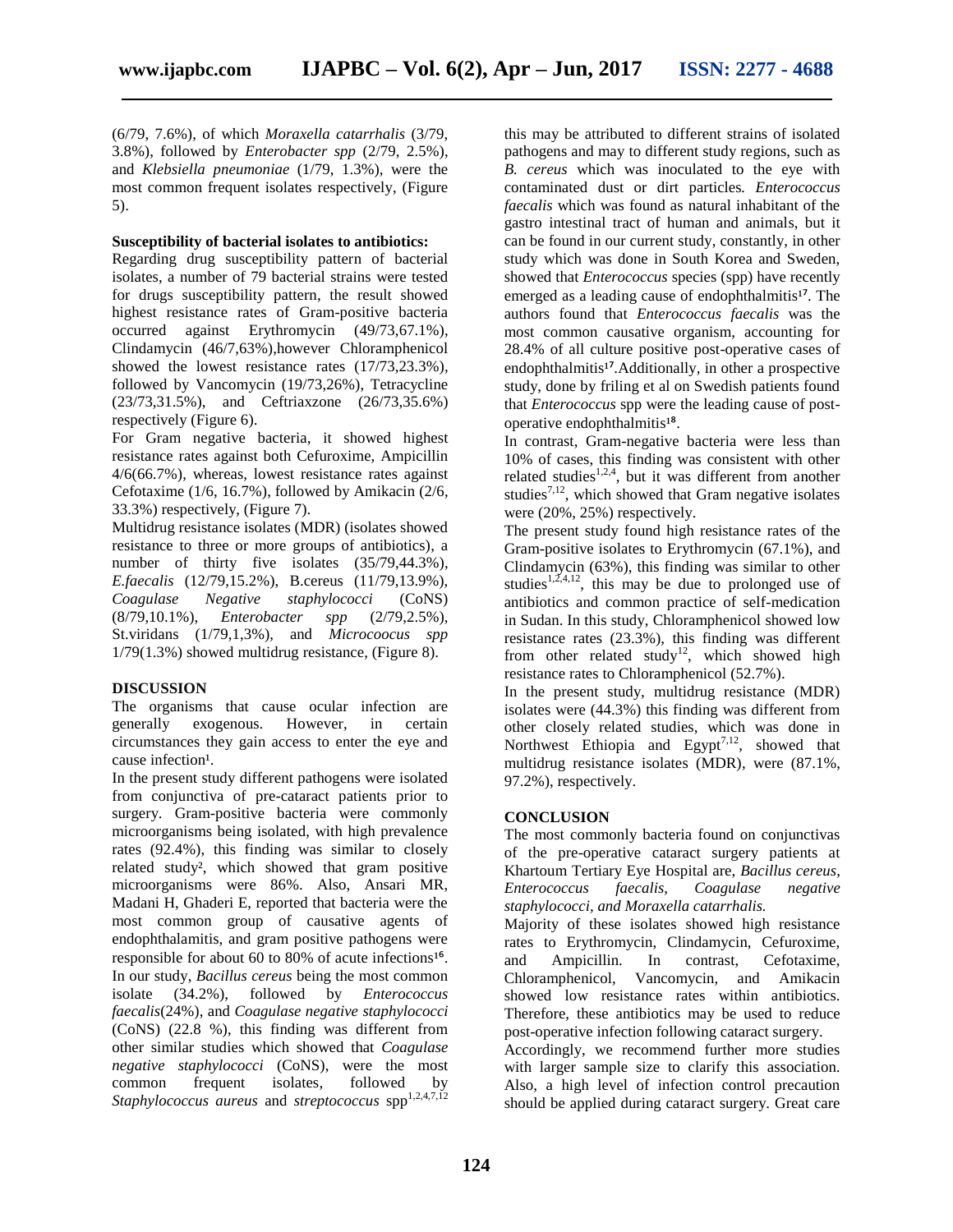also, has to be taken for the choice of prophylactic antibiotics following Cataract surgery to prevent post-operative Endophthalmitis.

## **DECLARATIONS**

## **Ethics approval and consent to participate**

The study protocol was approved by Al Neelain Ethical Committee .Ethical clearance for clinical study was obtained from Ministry of Health, Khartoum State-Sudan, (approval letter reference No: 44/A) .We obtained the approval of patients for use of their clinical data with written informed consent form.

## **Consent for publication**

Not applicable**.**

## **Availability of data and materials**

All the data supporting our findings is contained within the manuscript.

#### **Competing interests**

The authors declare that they have no competing interests.

## **Authorś' Contributions**

MAA, ES participated in the design of the study and performed statistical analysis of Data .WIE, FG Conceived of the study, and participated in its design and coordination and helped to draft the manuscript. All authors read and approved the final manuscript. MAA collected data of patients and WIE participated in critical review of article. MAA, WIE drafted manuscript and approved final version of manuscript.

#### **Funding**

This work was supported by National Health Insurance Fund –Sudan. The supporter had no role in study design, data collection and analysis, decision to publish, or preparation of the manuscript**.**

#### **ACKNOWLEDGEMENTS**

We are grateful to patients in the ophthalmology unit at Khartoum Tertiary Eye Hospital to participate in the study, to all staff in the department of Ophthalmology, and to Medical Microbiology department at Al Neelain University, Department of Microbiology, faculty of Veterinary Medicine, University of Khartoum for their support. Also, we are thankful to Legend Co-ltd-Khartoum-Sudan and to Mr. Jafar M. Ibrahim for their Technical help.



**Fig 1 Eligibility criteria flow diagram.**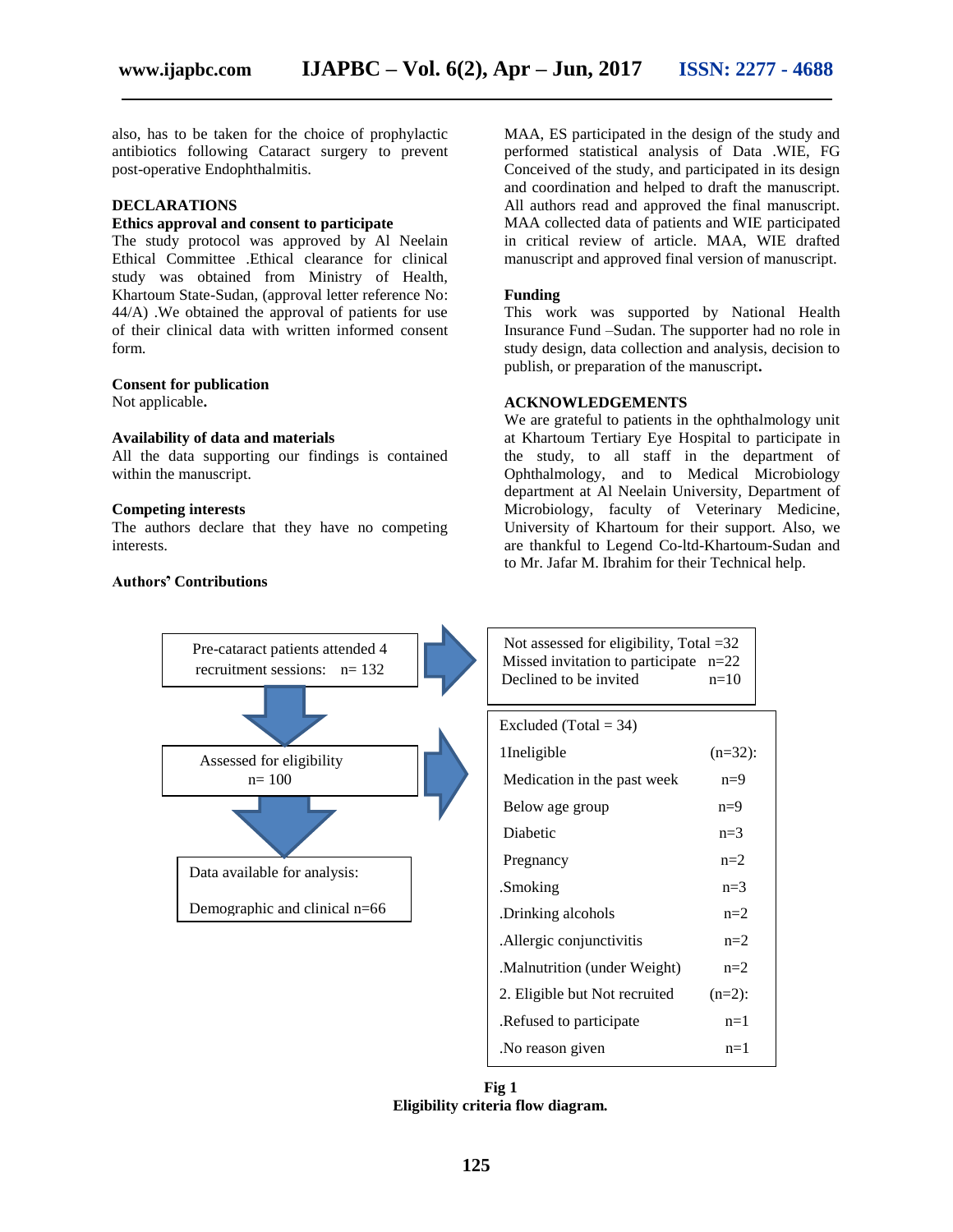

**Fig 2 Frequency of Total Cataract Operations among males (T.M.C.O) during Study period.**



**Fig 3 Frequency of Total Cataract Operations among females (T.F.C.O) during Study period.**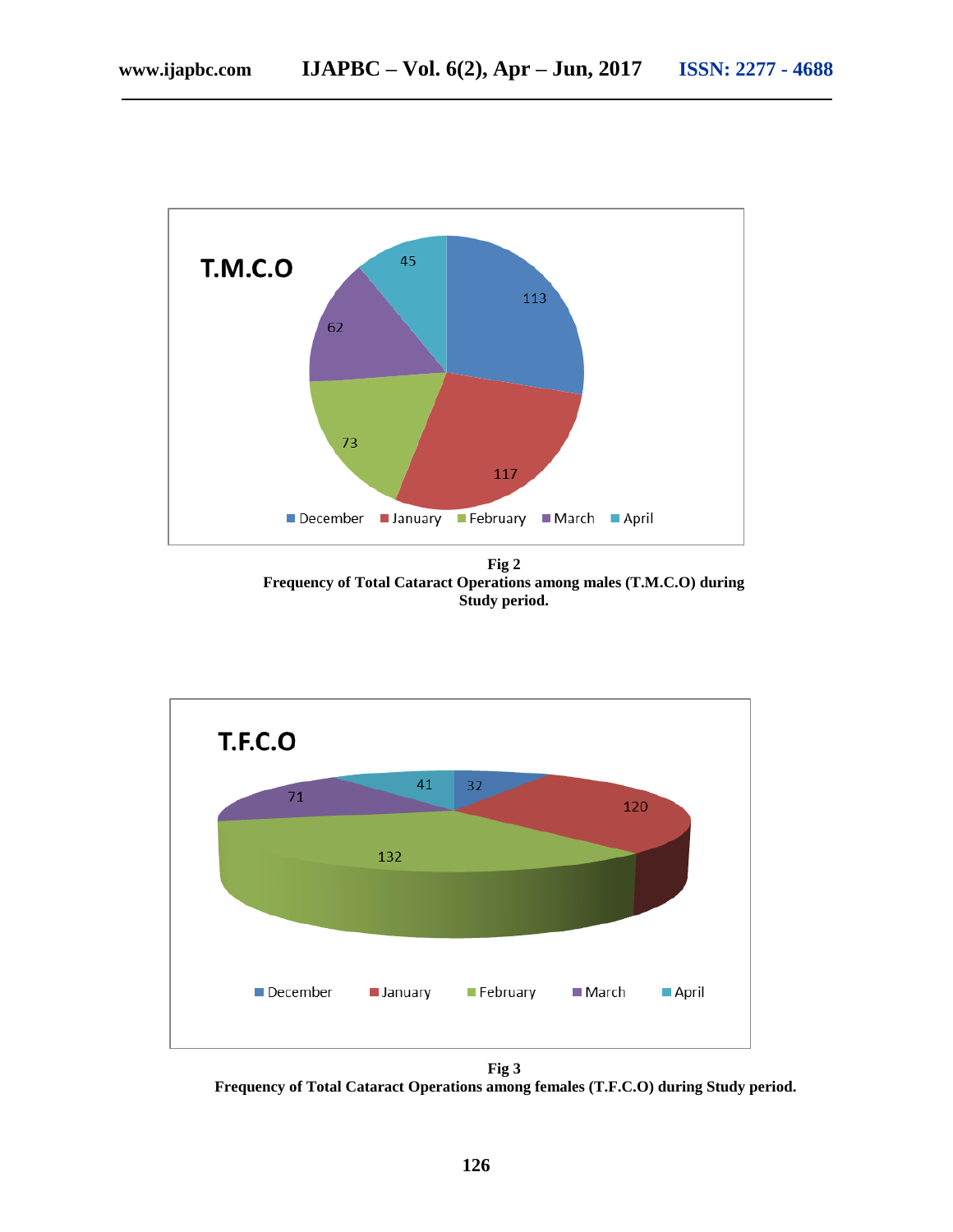

**Fig4 Frequency of total Cataract clinic out- patients (T.C.C.O) during study period.**





**Frequency of different bacterial pathogens isolated from Conjunctival Swabs of pre-cataract surgery patients during study period (n=79).**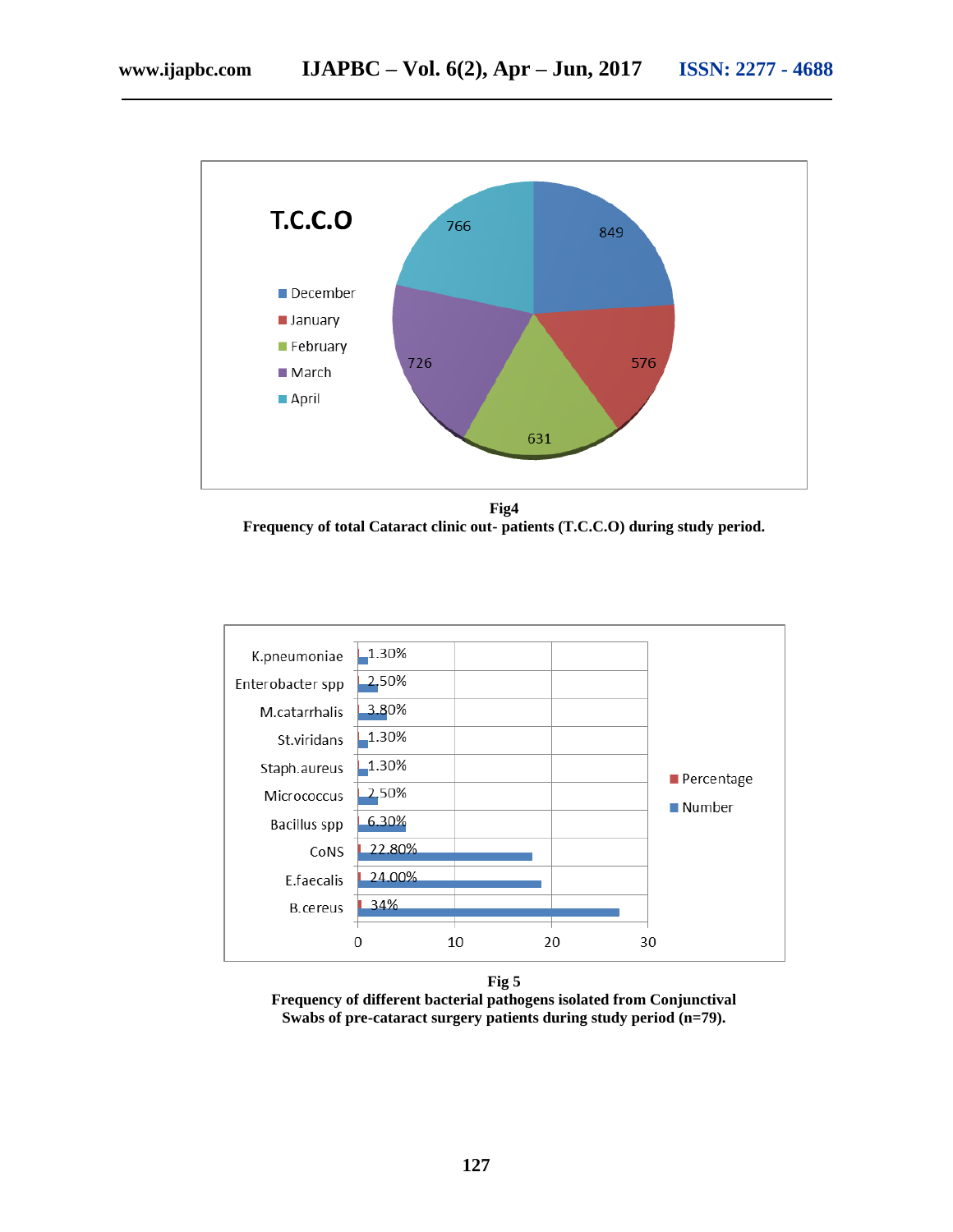

**Fig 6 Frequency of Antimicrobials susceptibility pattern of Gram positive bacterial isolates (n=73).**



**Fig 7** 

**Frequency of Antimicrobials susceptibility pattern of Gram negative bacterial isolates (n=6).**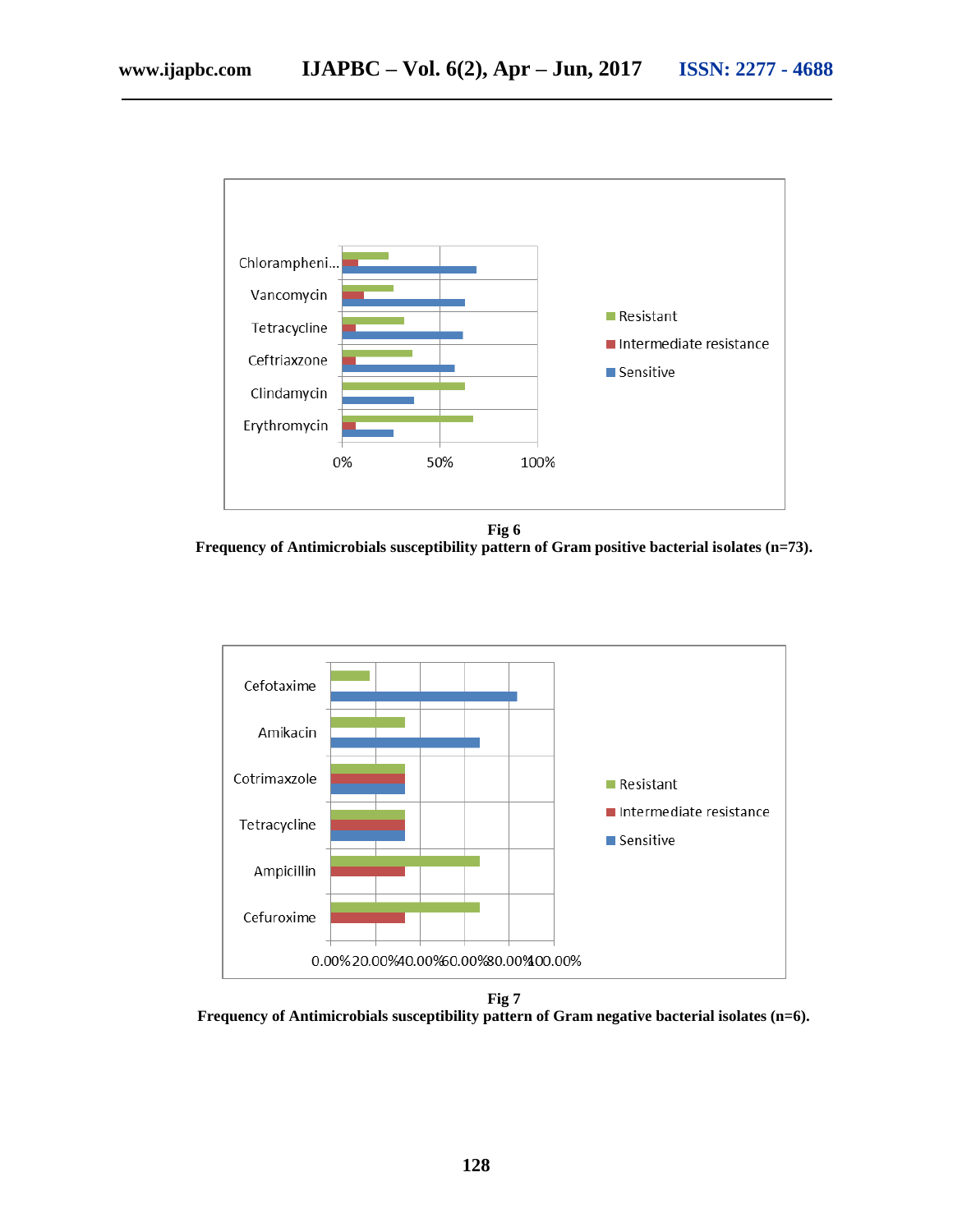

**Fig 8 Frequency of Multi Drug Resistance bacteria (MDR) of 79 bacterial Isolates (n=35).**

## **REFERENCES**

- 1. Shiferaw B, Gelaw B, Assefa A, Assefa Y and Addis Z. Bacterial isolates and their antimicrobial susceptibility pattern among patients with external ocular infections at Borumeda hospital, Northeast Ethiopia. BMC Ophthalmology, 2015; 15:103.
- 2. Mshangila B, Paddy M, Kajumbula H, Ateenyi-Agaba C, Kahwa B and Seni J. External ocular surface bacterial isolates and their antimicrobial susceptibility patterns among pre-operative cataract patients at Mulago National Hospital in Kampala, Uganda. BMC Ophthalmology, 2013; 13:71.
- 3. Hughes DS, Hill RJ. Infectious endophthalmitis after Cataract surgery. British Journal of Ophthalmology, 1994; 78: 227-232.
- 4. Muluye D,Wondimeneh Y, Moges F, Nega T and Ferede G. Types and drug susceptibility patterns of bacterial isolates from eye discharge samples at Gondar University Hospital, Northwest Ethiopia . BMC Research Notes, 2014; 7:292.
- 5. Shin H, Price K, Albert L, Dodick J, Park L, Gloria Dominguez-Bello M. Changes in the Microbiota Associated with Contact Lens Wearing. mBio®,2016;7(2):e00198-16.
- 6. Mahon CR, Lehman, Donald C, Manuselis Jr. G. Textbook of diagnostic microbiology, 2015; fifth edition, Elsiever, USA, edited.968-971.
- 7. Aziz Sheikh A, Brian Hurwitz B. Antibiotic versus placebo for acute bacterial conjunctivitis. Cochrane Database of Systemic Reviews , 2006; 2.
- 8. Barrow GI, Fetham RKA. Cowan and Steel's manual for the identification of medical bacteria, 1993; 3rd edition. University of Cambridge.
- 9. Washington C.Winn, Stephen D, Allen, Elmer W. Koneman's. Color Atlas and Textbook of Diagnostic Microbiology. Lippincott Williams &Wilkins copy right.2006; 6th edition.
- 10. Betty A, Forbes F, Daniel Sahm F, Alice S .Weissfeld F. Bailey & Scott's Diagnostic Microbiology, 2007;.12th edition, Elsevier copy right.
- 11. Clinical and Laboratory Standards Institute (CLSI). Performance Susceptibility standards for Antimicrobial Testing, 2012; 22 Informational Supplement ed. CLSI document M100-S22.Wayne, PA.
- 12. Rasha H. Bassyoni, Maha Mohssen Abdelfattah, Zeinat Kamel, Eman Mostafa Mostafa , Iman Abdelfattah Fahmy, Ebrahim Salah Elborgy.